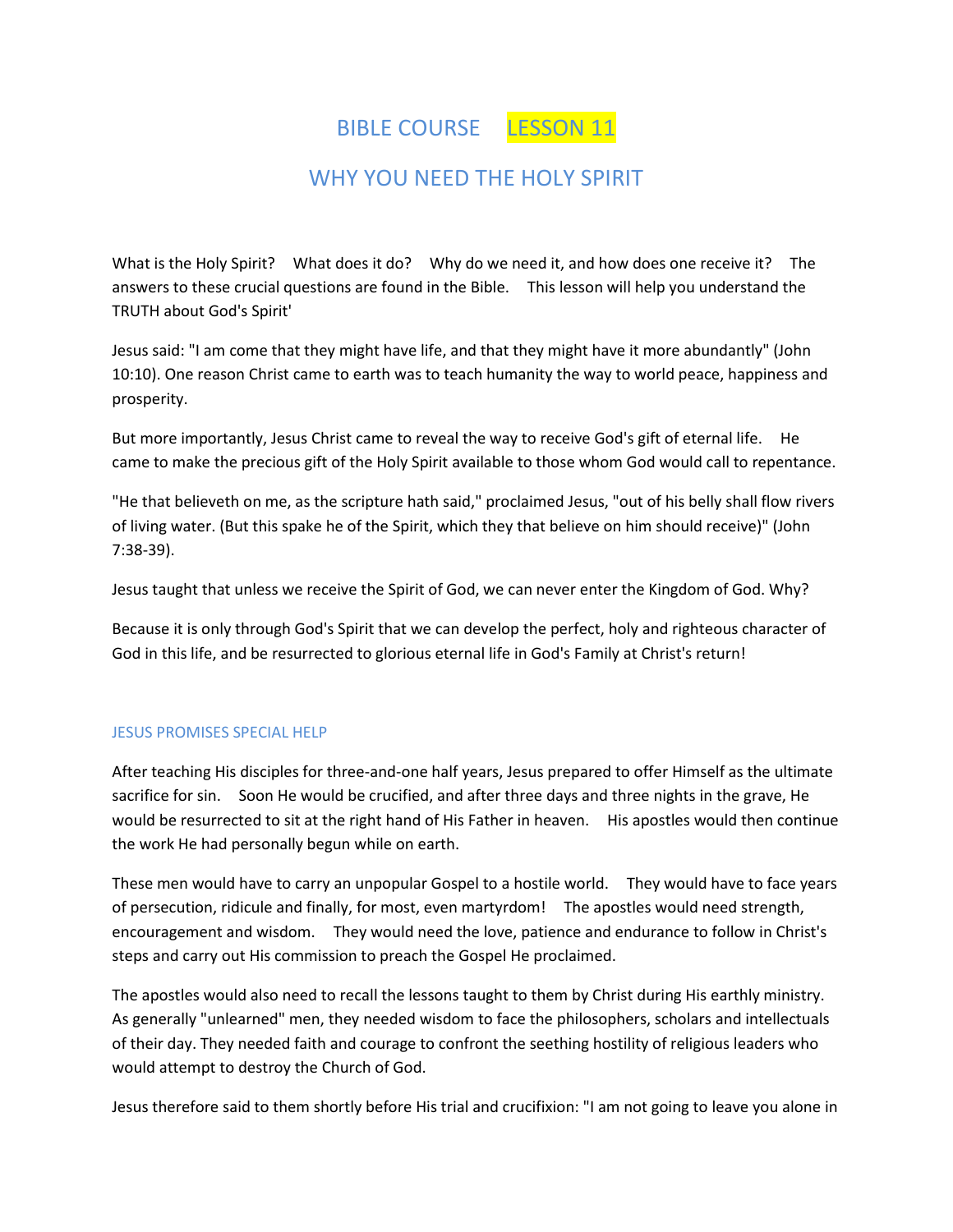the world-I am coming to you" (John 14:18, Phillips). Christ would continue to teach and support the apostles, but not in the flesh. His Father in heaven would miraculously empower them in their efforts to spread the true Gospel after Christ returned to heaven. Christ told His apostles that the Father would send the Holy Spirit to them. It would "bring to your remembrance all that I have said to you" (John 14:26, RSV). He said the Holy Spirit would impart the power they needed to be His witnesses to the world (Acts 1:8).

The record of the New Testament shows this is precisely what happened. The apostles boldly proclaimed the Gospel of the Kingdom of God to the world. Great miracles were performed through the power of the Holy Spirit. And these men recalled and understood the teachings of their Saviour, and were inspired by God's Spirit to write the New Testament Scriptures!

### A HELP AND COMFORT TO EVERY CHRISTIAN

Christ did not limit the help of the Holy Spirit to the apostles alone. "Repent", said the Apostle Peter to the crowd gathered in Jerusalem on the day of Pentecost, "and be baptized every one of you in the name of Jesus Christ for the forgiveness of your sins; and you shall receive the gift of the Holy Spirit" (Acts 2:38, RSV)

You can have the power that will enable you to live the way of life leading to peace, happiness and eternal life in God's Kingdom. But this power can come only from above-from God in heaven-not from within you or from the around. The Apostle James said: "Every good gift and every perfect gift is from above, and cometh down from the Father" (Jas. 1:1 7). God stands ready to impart spiritual power and understanding through the gift of His Holy Spirit-if we will only comply with the conditions outlined in His Word.

The Holy Spirit is indeed the key to the spiritual blessings of God. It is the only ingredient that will bring us God's love, joy and peace in this life and for all eternity. Let's begin to understand much more about why we need the Holy Spirit in our lives today.

#### WHAT THE HOLY SPIRIT REALLY IS

Spiritual qualities and entities seem unreal to most people. And no wonder. The spirit world is invisible, not discerned by any of the five senses. We can learn about the spiritual realm only by what is written in the Bible. God's Word reveals a great deal about His Holy Spirit.

In Lesson 8, we proved from the Bible that the Holy Spirit is not a "third person" of a limited "trinity." We discovered that the Spirit of God is the power and energy of the God Family, as well as the very nature, life and mind of God-not another spiritual entity! Let's review some of those essential scriptures, and study a few others as we lay the foundation for understanding one of the most crucial subjects of the Bible.

1 . What is God composed of? John 4:24. Do the Father and Christ have definite form and shape? Gen. 1:26; John 14:9; Rev. 1: 1 3-16.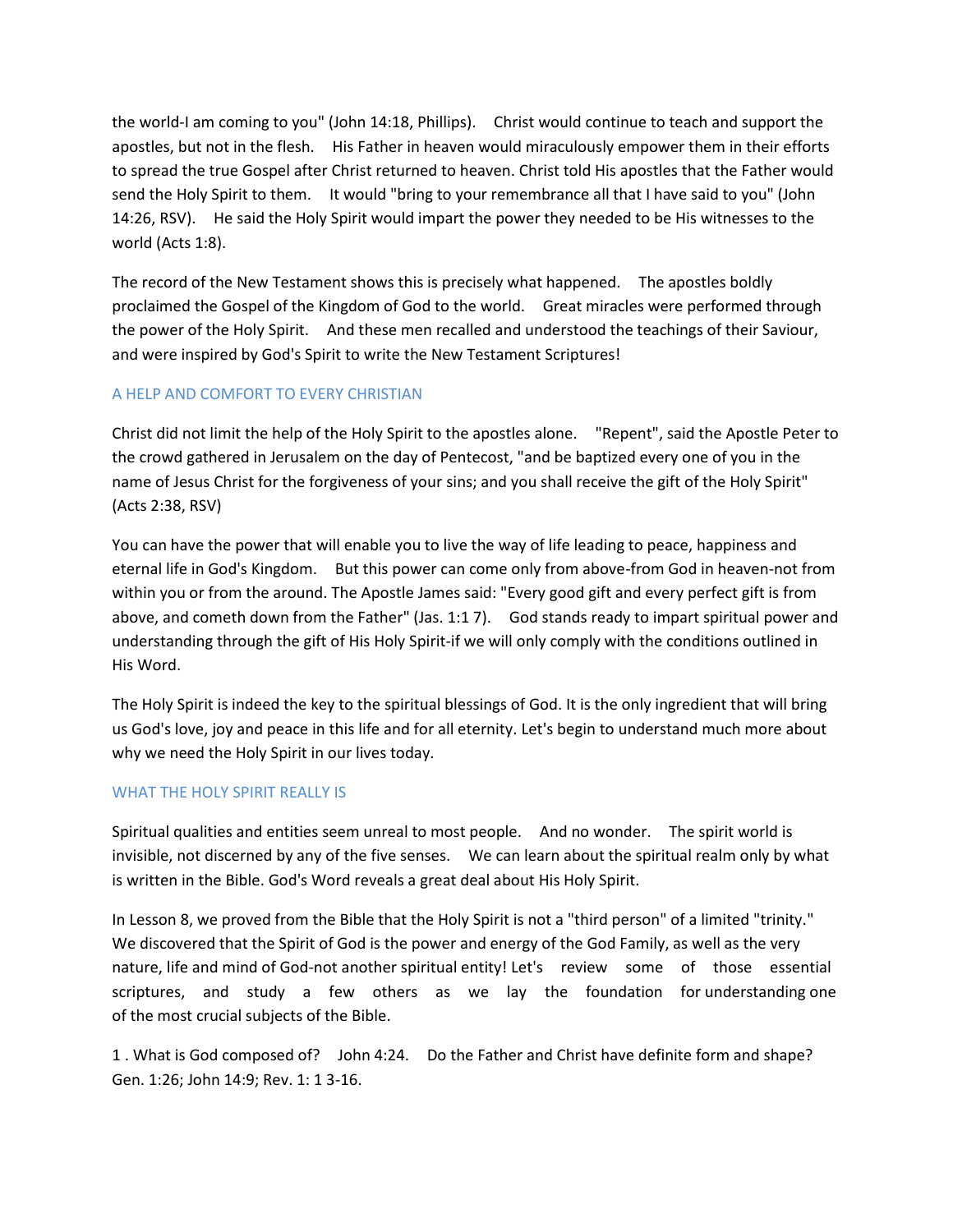Comment: Both members of the God Family are composed of divine, immortal spirit. Yet, the Father and the Son have definite shape. Throughout the Bible are references to the shape and the various parts of the bodies of both members of the God Family.

The Father and the Son both have a head, hair, eyes, nose, mouth, arms, fingers, torso, legs and feet. Man, as we know, was created in the "image" of God. But unlike God, we are composed of perishable physical matter. We do not have eternal life inherent within ourselves as does the God Family (John 1:4).

2 What is another important attribute of God? Ps. 99:9. Is there anyone as holy as God? I Sam. 2:2. Are human beings naturally holy? Rom. 3:10-18, 23; 8:7; Jeremiah. 17:9.

Comment: The word "holy," as used in Psalm 99:9, means pure of heart or free from sin. The two Beings presently composing the God Family have a sinless, holy, spiritual attitude and mind. The Holy

Spirit therefore expresses the very mind and character of God.

3. What are some of the characteristic attributes of God's spirit? Isaiah 11:1-2.What additional characteristics or "fruit" does the Holy Spirit manifest? Gal. 5:22-23; 2 Tim. 1:7.

4. Does God's Spirit fill the entire universe? Ps. 139:7-8; Jeremiah. 23:24.

Comment: The Spirit of God, like matter, exists in various states. It not only has form, composing the members of the God Family, it also flows out from them as power and energy to accomplish their will throughout the entire universe!

5. Is the Spirit of God the power by which God-the ultimate source of all power-created all things? Jeremiah. 32:17; Ps. 104:30. How did God use His Spirit of power to bring His various creations into existence? Ps. 148:1-5. (Notice the word "commanded" in verse 5). Also read Psalm 33:6-9 and Genesis 1: 1-3.

Comment: Spirit proceeds from the Father and the Son and fills the entire universe, much like air is everywhere present on earth. The Bible clearly shows that God's Spirit is the instrument or means by which the God Family creates! Christ, the Logos or "Word" of the God Family (John 1: 1 -3, 14), "spoke, and it was done" by God's Spirit. It was by the Spirit of God that the creative energy of God was transformed into the physical creation we see around us (Heb. 11:3). And it was by the power of God's Spirit that He renewed the surface of the earth (Gen.1:2.)Man is unable to create life or matter. God has purposely limited man's creative ability to dealing strictly with the already existing physical world around him. So man has learned to work with and use the physical laws God has set in motion. Man's accomplishments are now seemingly bordering on the miraculous, but they are physical nonetheless. God's purpose for putting man on earth was to train him for rulership in the Kingdom of God. The earth is the training ground to prepare mankind for greater responsibilities, which God will give to those who are born into His universe-ruling Family. These responsibilities will even include use of the awesome creative power of God!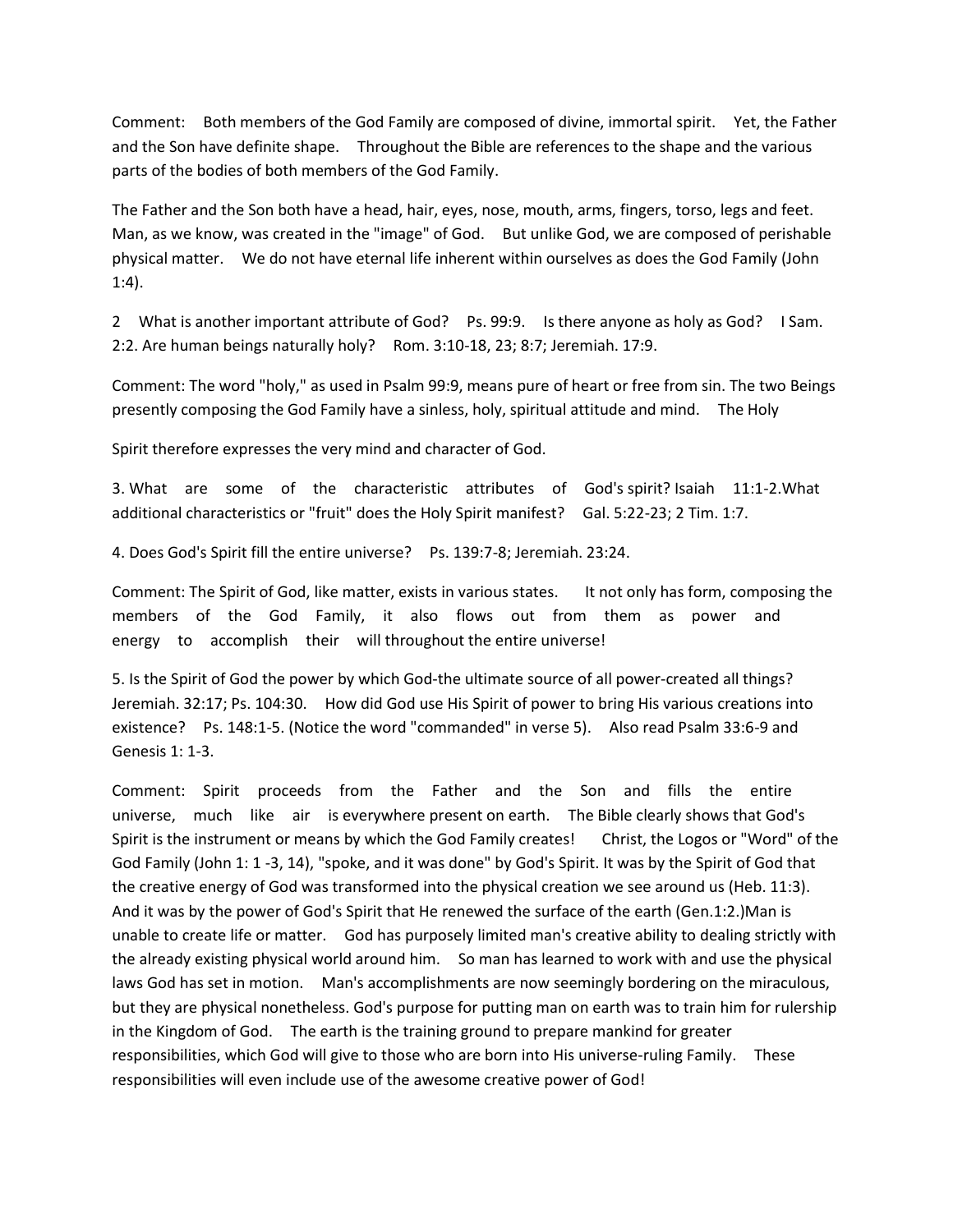6. Is the very creation all around us mute testimony of the miraculous creative power of God? Rom. 1:20. (Read Job 26:7-14 for more vivid illustrations of God's infinite power. You can also read Job 36:22 to 42:6 to see how great the power of God really is!)

7. Does God sustain and rule His vast creation by His great power? Nehemiah. 9:6; Heb. 1:2-3; Ps. 66:7.

Comment: God sits at the controls of the entire universe, so to speak, ruling and sustaining everything by the awesome power of His Spirit!

# THE KEY TO GLORIOUS IMMORTALITY

Man is mortal, subject to death. We do not possess eternal life and great powers inherently within ourselves. Eternal life is a gift of God. Let's notice how having the Holy Spirit within us until our death, or until Christ's return (if we are then still alive), is the key to receiving glorious immortality at the resurrection.

1 . What happened to Jesus Christ after having been dead and buried for three days and three nights? I Cor.15:3-4; Matt. 12:39-40. How did the Father raise Jesus from the dead? Eph. 1:1 9-21. (Note that verse 17 shows that it is God the Father and Jesus who are being discussed. )

Comment: Clearly, it was by the miraculous power of the Holy Spirit that God the Father raised Christ from death to glorious immortality, authority and power.

2. Were there any witnesses to Christ's resurrection from the dead? I Corinthians. 15:4-8

.3. Was Christ the first of many who will be resurrected to eternal life? Acts 26:23; Col. 1:1 8;1 Corinthians. 15:22-23; Rom. 8:29.

4. Does the Father promise that He will also raise Spirit-begotten Christians to immortality as He did Jesus? I Corinthians. 6:14; 15:49-54; 1 Thessalonians. 4:15-17. (Also read all of I Corinthians 15, as well as Galatians 3:29; 4:7 and Titus 3:7). It is absolutely essential to have the Holy Spirit dwelling in us in order to receive eternal life at the resurrection? Rom. 8:9-11, 14-17.

Comment: The Scriptures make it abundantly clear that God desires to elevate human beings to the God-plane of existence-to make them literal Spirit-born members of His spirit composed Family! It is also evident that only those who have (or did have at the time of their death) God's Spirit at Christ's return will be given the gift of eternal life. These individuals-true Christians-have been begotten by the Spirit of God and are manifesting the "fruit" (Gal. 5:22-23) of the Holy Spirit in their lives. (The "fruit of the Spirit" will be discussed later in this lesson).We, if we are begotten of the Spirit of God, are "heirs" (future inheritors) of immortal, incorruptible, perfect, all-powerful God-life.

5. When and how quickly will a Spirit-begotten person be changed to immortality? I Thessalonians. 4:16; 1 Cor.15:51-52.

6. What type of body did Jesus receive at the time of His resurrection? I Corinthians. 15:44-45. Will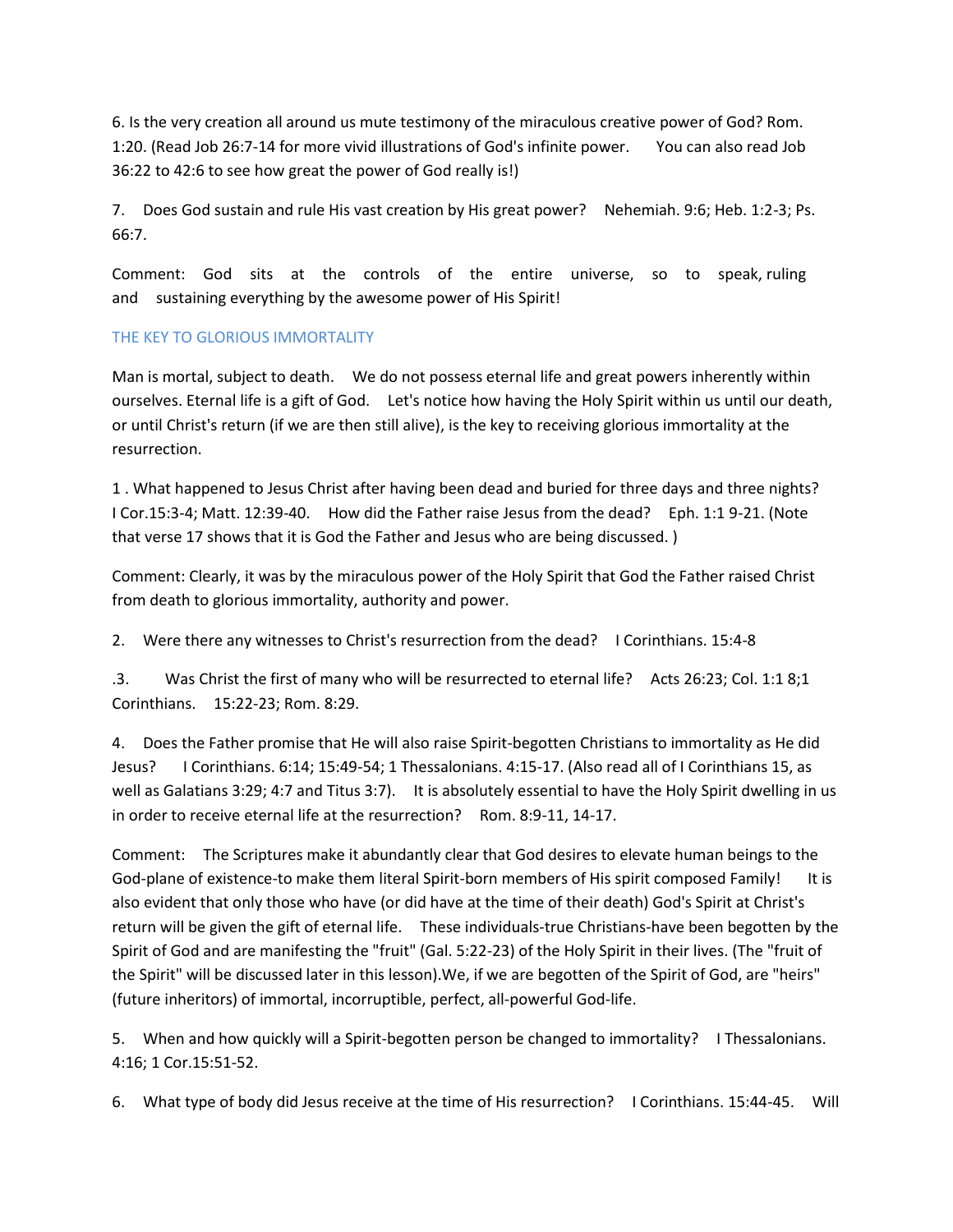those who are changed at the resurrection be given the same kind of glorious body Jesus Christ has today? Phil. 3:20-21; 1John 3:2.

Comment: Their natural, mortal bodies will suddenly be changed to bodies of spirit, if they are alive at the time of Christ's return. If dead, they will be resurrected from the grave with new, spirit bodies like Christ has now.

7. Was Jesus, with His spirit-composed body, able to suddenly appear and disappear? Luke 24:36-37, 31.Was He able to pass through walls? John 20:19, 26. Can one composed of spirit appear as mortal flesh and bone when necessary? Luke 24:38-40.

Comment: When one becomes a spirit being, he will also be able to perform miraculous feats as Christ did. Of course, Spirit-born members of God's Family, with the character of God, will always be in charge over all.

8. Are spirit bodies capable of travelling through space at incredible speed-undoubtedly faster than light? Compare John 20:17, 19-20 with Matthew 28:9.

Comment: Earlier on the day after His resurrection, Christ would not let one of His disciples touch Him because He had not yet ascended to His Father's throne in heaven. But later that same day, Christ allowed his disciples to touch him. This clearly shows that Christ travelled to heaven and returned to earth on the same day!

9. Once a man or a woman has been changed into spirit, can he or she ever die? Luke 20:35-36.

10. Was Jesus glorified after His resurrection? John 17:5; Heb. 2:9. How did Christ's glorified spirit body appear when manifested in a vision to the Apostle John? Rev. 1: 1 3-16. (The "Son of Man" mentioned here is the glorified Christ).

Comment: Before Jesus became a human being, He had a glorious, resplendent, powerful spirit body like His Father's. After His resurrection, He was restored to the same power and glory. Christ's spirit body radiates light as bright as the sun!

11. Will God also glorify His spirit-begotten children at the resurrection by giving them this same great power and glory? Rom. 8:17; Col. 3:4.

12. Did Jesus give three of His disciples a fleeting glimpse in a vision of this future glorified condition? Matt. 17:1-2, 9. What other scripture gives us an idea of the future glorified state of those who shall be born of God at the resurrection? Dan. 12:2-3.

Comment: The glory that Spirit-begotten children of God are to receive at the resurrection will be so great it will make them shine as the brilliant stars of the heavens-like the sun in full strength!

### OUR SPIRITUAL CREATION NOW POSSIBLE!

With Lesson 8, we learned from the Bible what it means to be "born again." We discovered that if we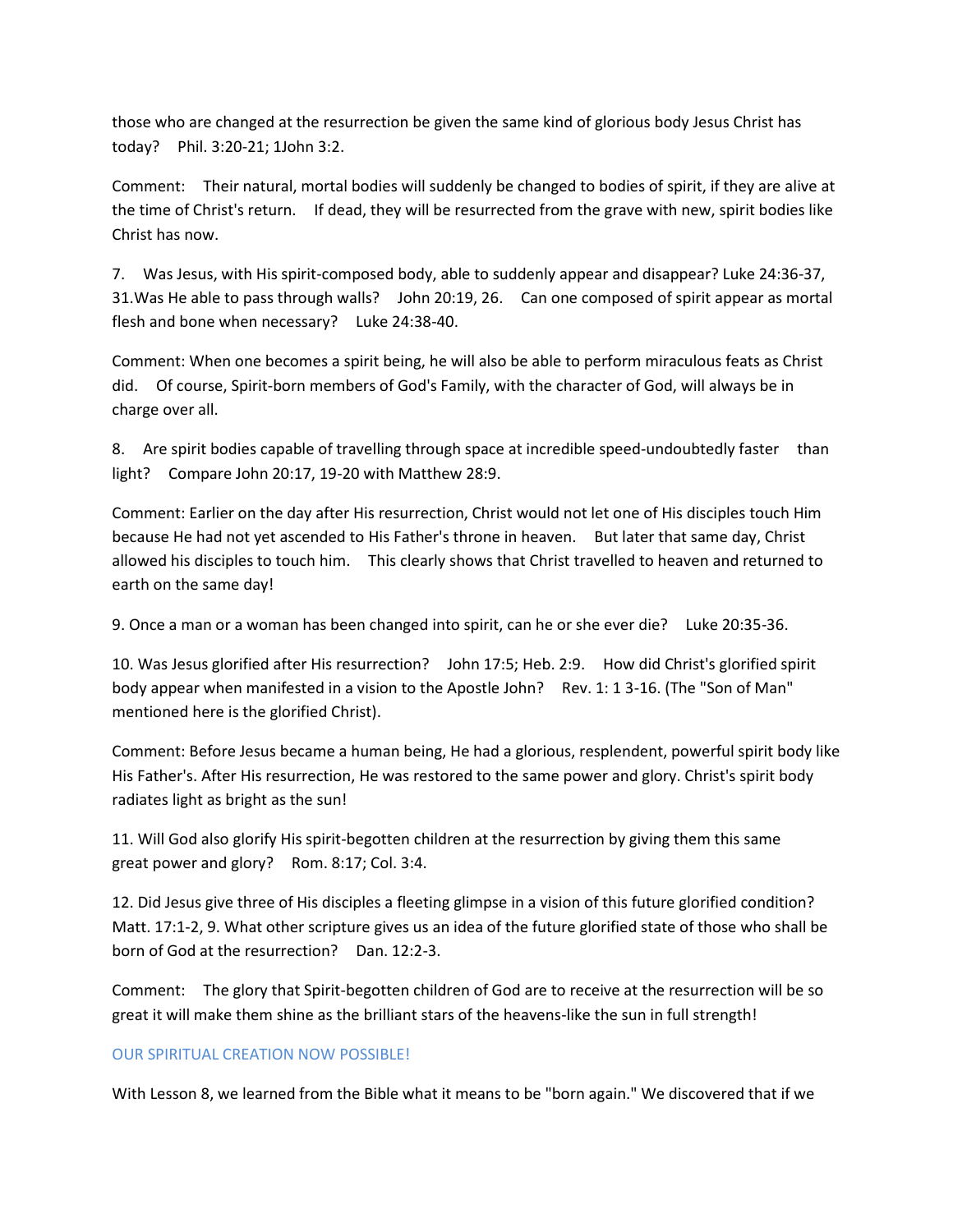are true Christians, we are already-in this life-the children of God the Father (I John 3:1-2). But even though considered God's children, we are now only heirs (Rom. 8:14-17)-ones who shall, in the future, become inheritors of all that God has promised.

Because we are now only begotten children of God. It is only when we are born of God that we will become inheritors of God's Kingdom, having then become divine, eternal members of the Family of God.

Before our spiritual creation can begin, God the Father must beget us spiritually. He does this by placing His Holy Spirit within our minds to join with the human spirit upon repentance and baptism. (Recall that we studied the scriptures about the "spirit in man" in Lesson 5). In this spiritual begotten process, the Holy Spirit can be compared to a sperm, and the human mind to an egg with which God's Spirit unites. Thus we are impregnated, so to speak, by the "seed" or germ of eternal life (I Pet. 1:3-4, 23; Jas. 1:18). (As we learned in Lesson 8, "born again" in I Peter 1:23 should have been correctly rendered "begotten again".) This impregnation is the begetting of the spiritual life of God within our minds, making us literal children of God (though yet unborn), for we will be just like our heavenly Father when we are finally born into His Family.

We also learned in Lesson 8 that the portion of the Holy Spirit a person receives upon being begotten does more than impart the possibility of eternal life. It also imparts to us the characteristics and attributes of God the Father (2 Pet. 1:3-4), just as the sperm of a human father transmits his characteristics and attributes to his newly conceived off-spring. And just as a newly begotten physical embryo begins to grow in its mother's womb, we must also begin to grow spiritually after being begotten by God's Spirit.

If you are a true Christian as defined in the Bible, then you are now a Spirit-begotten child of God the Father. You were impregnated by the Spirit of God-the spiritual "seed" of eternal life so you could begin the process of spiritual growth. But you are not yet born of God-not yet composed of spirit-not yet immortal. Let's fully understand about the spiritual growth that must take place after an individual has been begotten by God's Holy Spirit.

### SPIRITUAL GROWTH

The Bible shows that a Spirit-begotten child of God must grow spiritually before he can be born into the divine Family of God. While still mortal, he is to become more like God-developing more and more of the very mind and character of Jesus Christ. Let's study the scriptures that show how this miraculous change and growth can be accomplished.

1 . Must Spirit-begotten Christians change their former ways of living that were contrary to God's law? Rom.12:1-2; Eph. 4:22. What does this changing process produce in true Christians? Verses 23-24. Also read verses 25-32 and chapter 5:1-12.

Comment: One's basic attitude must be changed that is, converted. This transformation is a tremendous undertaking. It requires a miracle! The Holy Spirit is the miraculous power needed to help renew one's mind.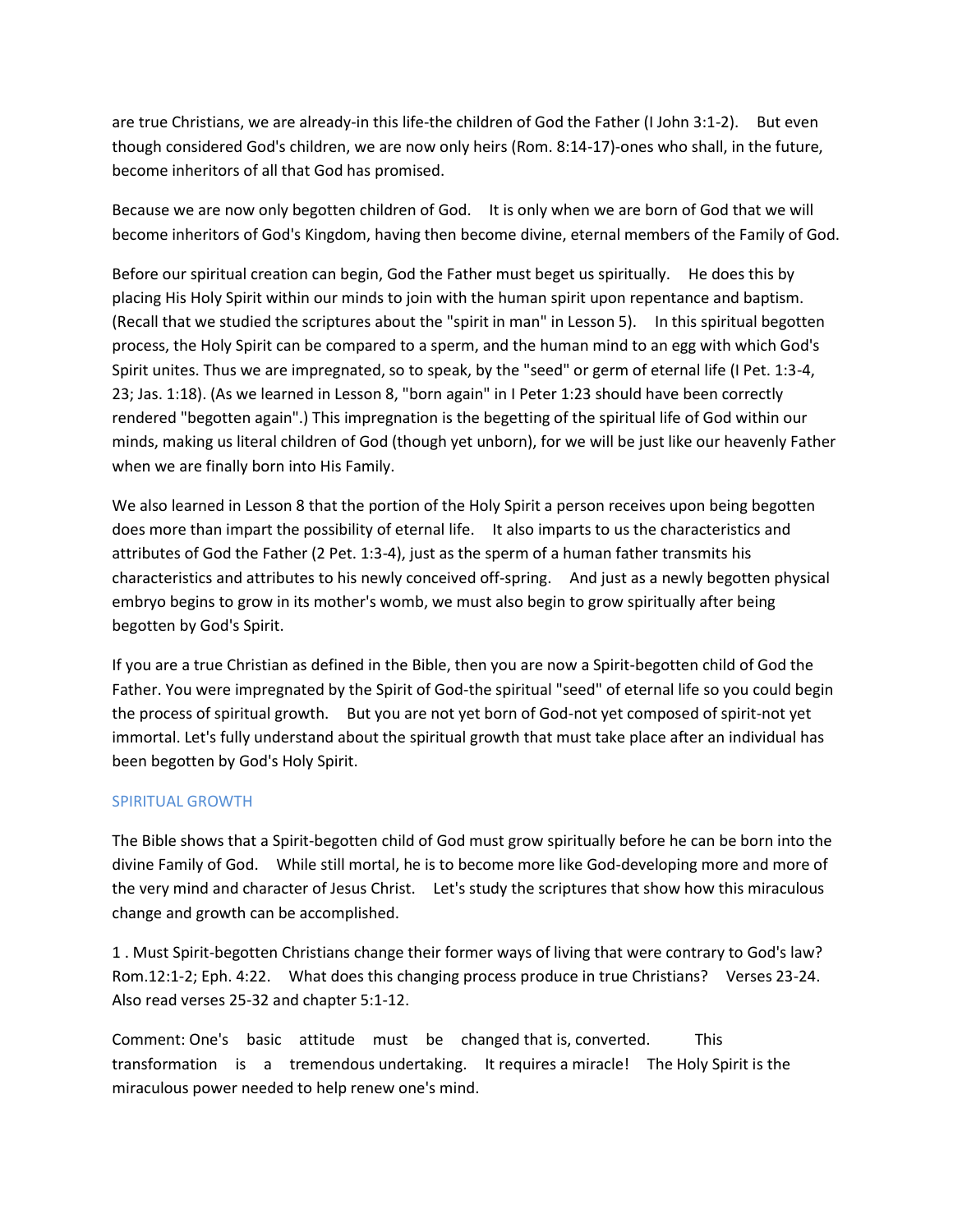2. Therefore, are Spirit-begotten Christians admonished to grow spiritually? 2 Pet. 3:18. Are they to be like humble little children growing up-this time spiritually? I Pet. 2:1-2; Matt. 18:2-3.

Comment: As explained previously, once we have received God's Spirit, divine life has been begotten in our minds. Our spiritual life has begun as a very small spiritual "embryo," which must then grow.

To grow spiritually, we must take in spiritual nourishment.

Just as an embryo in its mother's womb must be nourished with life-giving food through the placenta, so we must be nourished by the Word of God. "The words that I speak unto you ' " said Jesus, "they are spirit, and they are life" (John 6:63). Those words are recorded in the Bible, and Jesus said we are to live by every word of God (Matt. 4:4). We drink in these life-giving words from the Bible through reading, studying and thinking about what we read. We also absorb spiritual nourishment through personal, daily contact with God in prayer and through fellowship with God's other begotten children in His Church. (more about this later.)

3. Should we strive to develop the very character of God? Matt. 5:48.

Comment: Since it is impossible for any human being (with the exception of Jesus Christ) to achieve spiritual perfection in this life, the obvious intent of Jesus' statement is that we should strive to become perfect like our Father in heaven.

But what, exactly, is spiritual growth? It is the development of the perfect, holy and righteous character of God! The impregnation of your mind by the Holy Spirit will plant within you the seed of the divine nature of God (2 Pet. 1:4). It will make this Only when we are born of God at the resurrection when this process will be complete, for only then will actually be perfect as the Father and Christ are now (I John 3:2-9). But in the meantime, Jesus tells us to strive toward that goal, to grow towards spiritual perfection while still mortal beings! Once Spirit-begotten, we are to gradually grow to become more and more like God in the way we think, speak and do things.

We develop the character of God by obeying Him, and by giving to and helping others. This kind of Godly character is developed in Christians through independent free choice combined with learning, experience, trial and testing.

It is interesting to note that years of experience with people of every social level and walk of life have shown that every Christian who is truly growing and developing spiritual character has his heart completely in the work of God, which the living Christ has called His servants to do as His instruments. One's "works," or "fruits," therefore, also include his part in helping to spread the good news of Christ's true Gospel to the world as a witness (Matt. 24:14; 28:19-20).

4. According to the Bible, who must all Spirit-begotten Christians strive to emulate? Eph. 4:15; 1 John 2:6; 1 Peter 2:21. What is the end result of this spiritual growth process? Gal. 4:19; Eph. 4:13.

5. Does Christ "live" in Spirit-begotten Christians to help them grow spiritually? Col. 1:27-29; Gal. 2:20; Heb. 13:20-21. How does Christ dwell in them? Phil. 1:1 9; 2:5; Rom. 8:8-10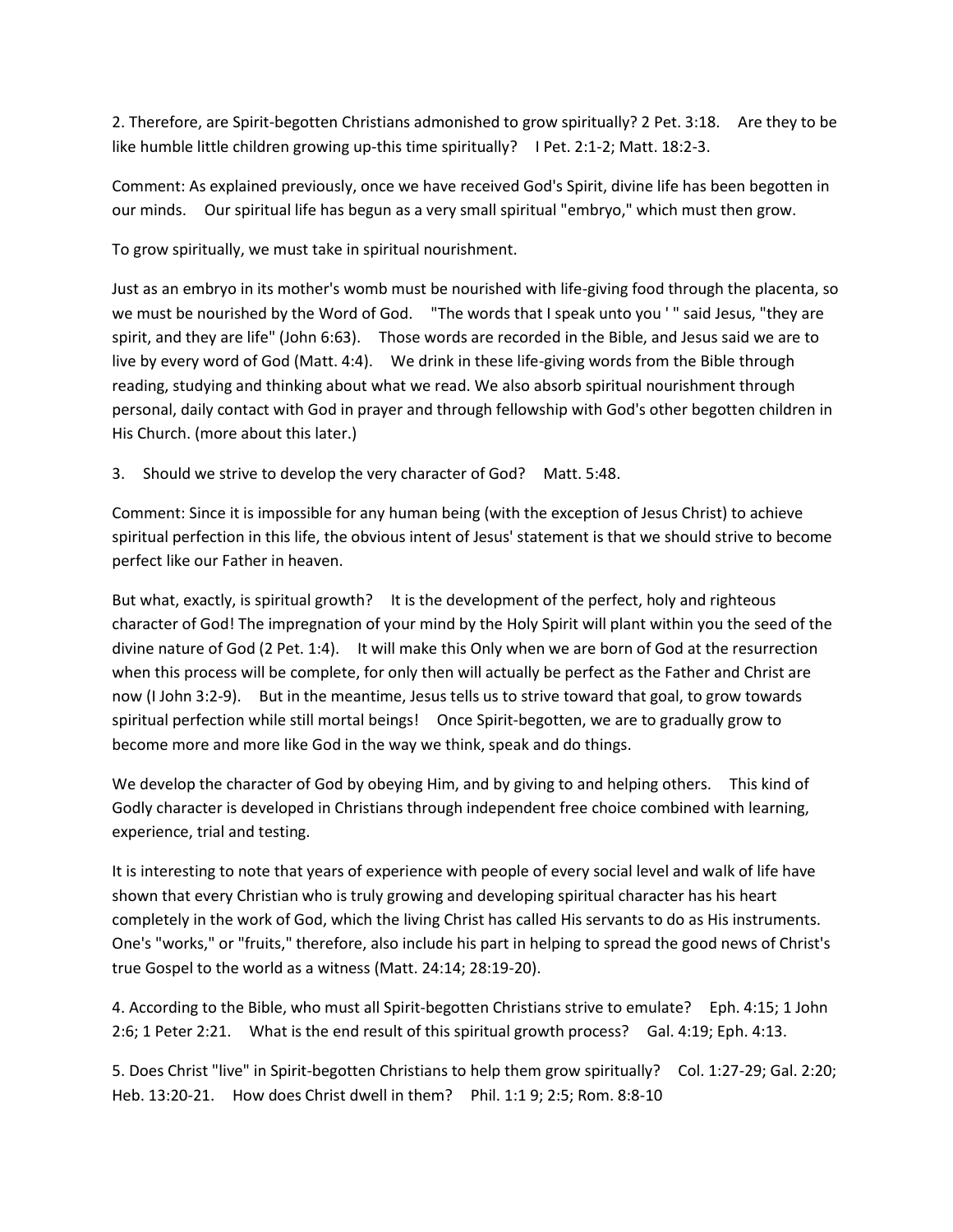Comment: Not only must the words of God flow into our minds through Bible study, but the Spirit must also flow into our minds. Recall that Spirit-begotten Christians have received the Holy Spirit of God, which united with the human spirit in their minds. That is what begets us. But that new spiritual life must grow spiritually, much like the fetus in a mother's womb grows physically until finally born.

Added to the germ of spiritual life, which came from the Father, there must be a continual supply of Spirit sent from Jesus Christ (Phil. 1:19) so that we can continue to grow spiritually. Only in this way can our minds become more spiritual, growing toward the maturity of the spiritual character of Christ.

Jesus Christ is the living "Word" of God (John 1:1). And He lived by every word of God (Matt. 4:1-10). If we have the "mind of Christ"-if Jesus Christ is in us by means of His Spirit we have the power to grow spiritually as we allow His Spirit to lead us along the path of righteousness (Rom. 8:14). Through His Spirit, we have the ability to obey God and thereby grow in the holy and righteous character of God. Let's draw another analogy to further understand. The Spirit of Christ can be compared to a current of electricity flowing through a light bulb. We are that bulb. But there can be no light without a filament inside the bulb. The filament is comparable to the spiritual seed from the Father. The Spirit from Christ can be compared to the electricity flowing through the filament, causing it to radiate light. And so the more Spirit we receive from Christ, the more "spiritual light" we emit in the form of "good works" (Matt. 5:16).

The expression "filled with the Spirit" (Eph. 5:18) does not refer to being filled with emotional manifestations, which come from the flesh. What Paul meant is that we are to be imbued with the Spirit of God, which is administered through Jesus Christ in His office as High Priest. Notice how Paul explained this when he addressed Spirit-begotten Christians in the Church of God at Rome: "But ye are not in the flesh, but in the Spirit, if so be that the Spirit of God dwell in you [that is, the Holy Spirit from God the Father, which transmits His characteristics]." But notice what Paul added: "Now if any man have not the Spirit of Christ, he is none of his" (Rom. 8:9). He does not belong to Christ-he is not a true Christian! Paul was talking about the Holy Spirit from God the Father-the seed or germ of spiritual life that begets us spiritually as children of God-and the Spirit sent to us from Jesus Christ so we can overcome and grow spiritually.

### GREAT SPIRITUAL BENEFITS NOW

We have already seen that many marvellous blessing are made possible through the indwelling of the Holy Spirit. But there are yet other great benefits available through the Spirit of God.

1 . Can the human mind-having only the human spirit, which imparts only human understanding-understand the spiritual things of God? I Corinthians. 2:9, 14. What must be added before a person can comprehend spiritually revealed knowledge? Verses 10-13.

Comment: The Holy Spirit gives one the ability to understand spiritual concepts and principles-the very truth of God!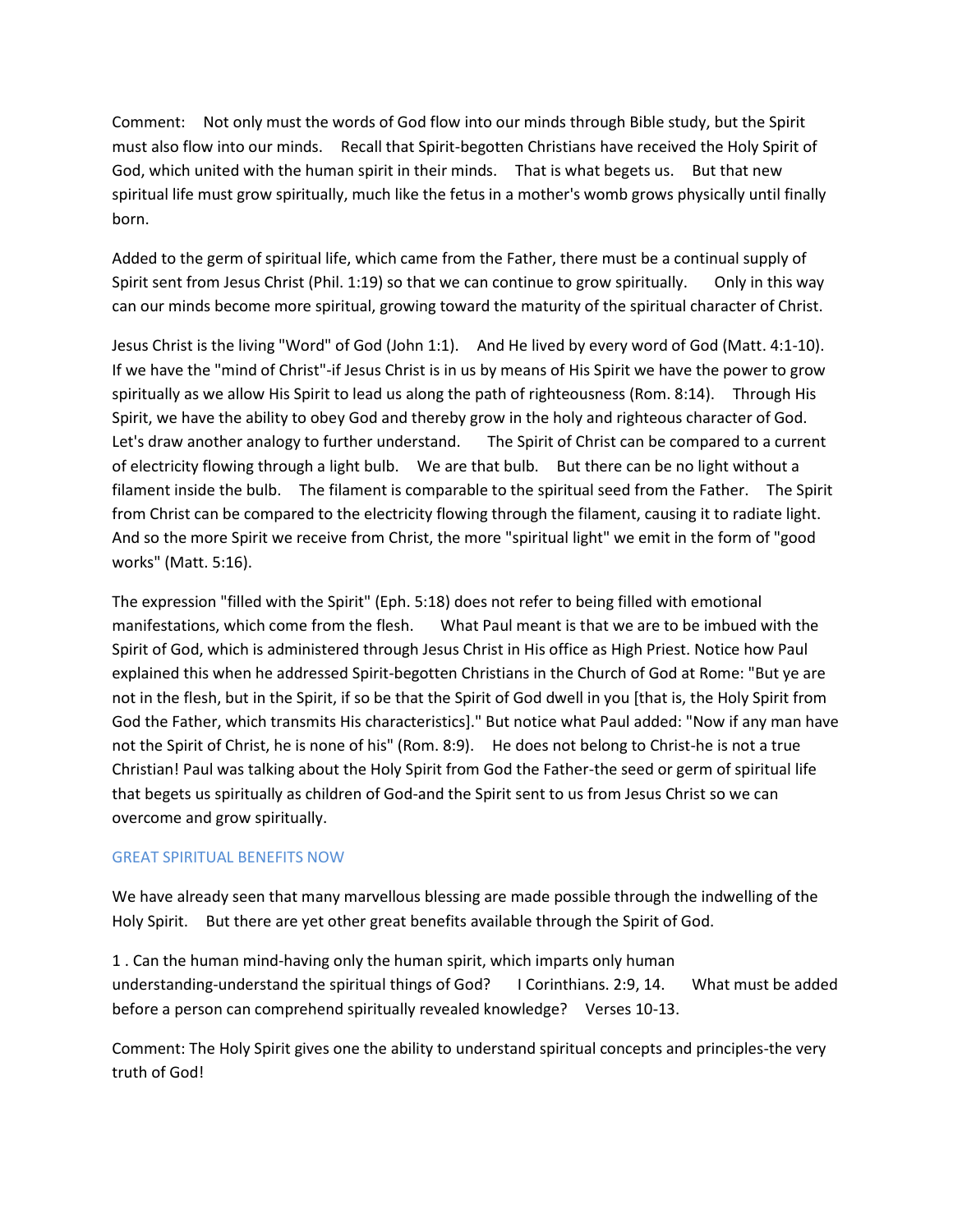In John 6:63 Christ revealed that His words are spiritual in nature: "The words that I speak unto you, they are spirit." God also reveals in Romans 7:14 that His law is spiritual. The Bible and the laws and principles it contains are spiritual in nature. And spiritual things cannot be understood by one who does not have the Spirit of God. This is not to say the Bible cannot be understood in an academic sense. Many are familiar with what it says- some can even recite large portions of God's Word from memory. But God inspired Paul to say that spiritual things are beyond the comprehension of human intellect alone! Spiritual things simply cannot be seen with the eye, heard with the ear, felt with the hands. The human mind, which can receive knowledge only through the physical senses, can never really comprehend spiritual concepts and principles without the aid of God's Holy Spirit. The greatest scientific and philosophical minds simply cannot understand spiritual truths with only their natural minds.

Just as surely as no animal brain-such as that of a cow, for example-can understand human affairs, so no human mind can comprehend spiritual things until it has received the Holy Spirit of God! Without the Holy Spirit, a person cannot understand the spiritual knowledge revealed in the Bible. Therefore, the average individual is hostile and unreceptive to the truth of God and looks upon those who understand and practice it as peculiar! As Paul said, spiritual things are "foolishness" to the unconverted (I Corinthians. 2:14). Before their conversion, God's begotten children did not understand the Bible and God's way of life. But then God began to draw them (John 6:44) to Christ by His Spirit-He began to grant certain spiritual understanding. They were led to understand the meaning of true repentance.

 After baptism and the receiving of the Spirit of begettal from the Father and the continuous supply of that same Spirit from Christ, they began to understand and truly keep the law of God. And the more they yielded to God and His law, the greater became their spiritual understanding. Notice what God inspired David to write in this regard: "The fear of the LORD is the beginning of wisdom: a good understanding have all they that DO his commandments" (Ps. 111: 10).

2. Of itself, is the natural, "carnal" (fleshly) mind (with which we were all born) totally unable to comprehend the true spiritual intent of God's law, and therefore unable to obey it-unable to really love God and man (Rom. 8:7-8; Gal. 5:19-21).

3. But what are the fruits of a mind that is motivated by God's Spirit? Rom. 8:6; Gal. 5:22-23.Will the Holy Spirit in us enable us to do good works-to literally obey God? Phil. 2:13; Heb.13:20-21.

Comment: God will work in us through the Holy Spirit. But it is important to understand that the Holy Spirit will not force you to do things against your will as do demonic spirit beings who "possess" some people. God's Spirit will not force you to live righteously. But it will give you the spiritual power to do God's will as it leads you to understand God's way.

4. Do Spirit-begotten children of God have direct access to the Father and Christ in heaven? Eph. 2:13-14, 18; Heb. 4:14-16. What are the special advantages of this close relationship? Heb. 4:16; Matt. 21:22. Why may we receive what we ask? I John 3:22-24; 5:14.

Comment: A Christian may come boldly to God in prayer to request help in whatever form necessary,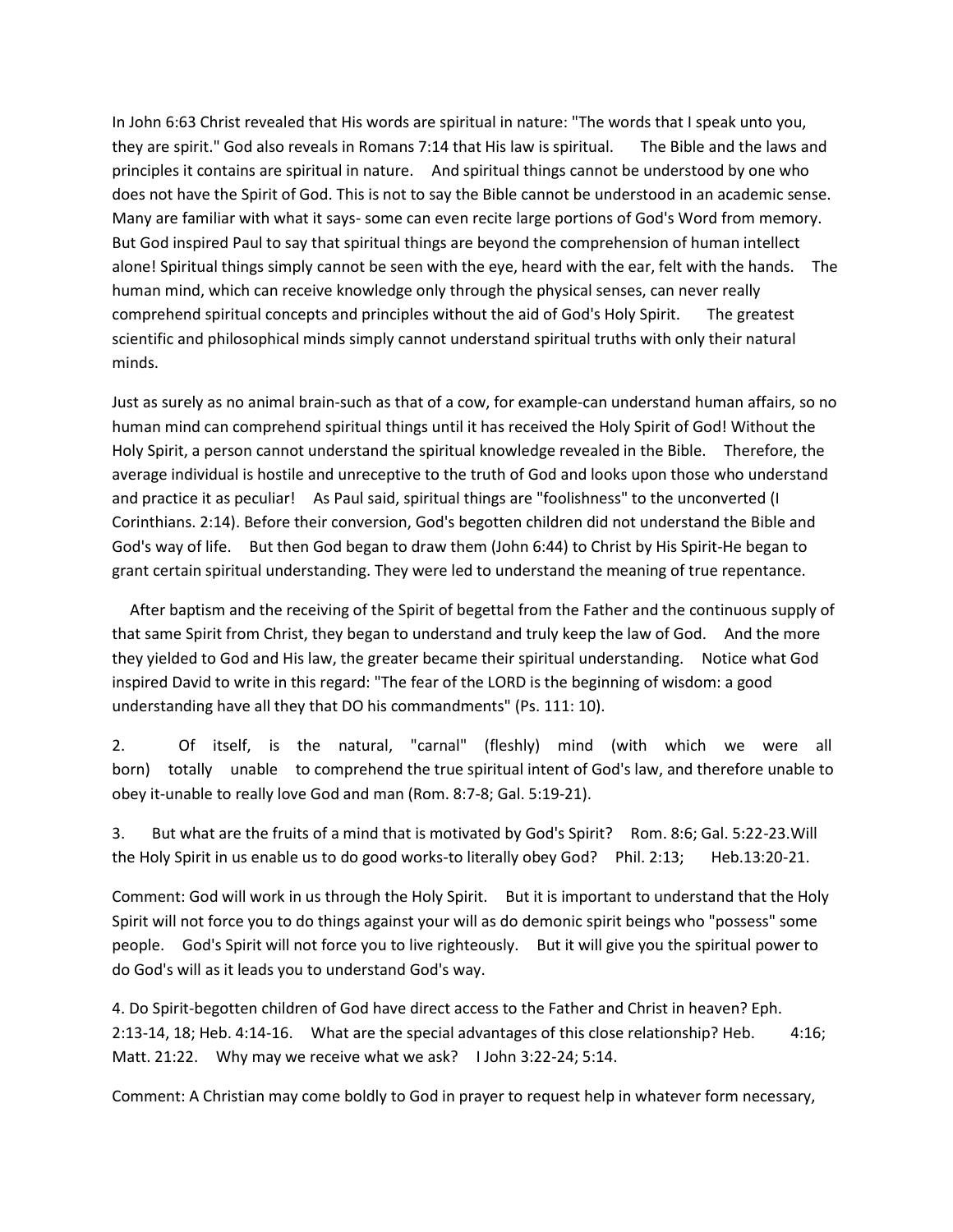and can expect to receive it according to God's will, if he is striving to please God in the way he conducts his life.

Divine guidance, intervention, wisdom, understanding, inspiration, protection, physical needs, and the power to do God's will are available through contact with God as made possible by His Holy Spirit.

5. Does God also grant His servants the spiritual power needed to conduct the work of His Church? Acts 1:8; Matt. 28:18-20.

# THE "FRUIT OF THE SPIRIT"

Recall that the presence of God's Spirit in one's mind, or the lack thereof, is the sole factor that determines whether or not a person is really a Christian (Rom. 8:9). Therefore, it is important to understand how one can know if he has the Holy Spirit.

1 . Did Jesus Christ clearly indicate that a person is known by his "fruits," or works? Matt. 7:20. In what way did He describe Himself, His Father and true Christians? John 15:1-8. How much fruit does God expect Christians to bear? Verses 5, 8.

COMMENT: This is the reason God calls Christ's disciples-to bear much fruit! "Ye have not chosen me, but I have chosen you, and ordained you, that ye should go and bring forth fruit, and that your fruit should remain" (John 15:16). Jesus was not talking about a momentary emotional thrill or experience that supposedly proves you are one of His. Once begotten by the Holy Spirit from the Father, you must continually be led by the Spirit from Christ (Rom. 8:14) and bear spiritual fruit throughout your Christian life. But what spiritual fruit, or results, does the mind of Christ through God's Spirit produce in one who is striving to do the will of God? Let us understand. Christ is the "vine", and we-if we are God's Spirit-begotten children-are the "branches." The vine determines the kind of fruit produced by the branches. In the case of a grape vine, the fruit is grapes, not tomatoes. By this simple analogy we see that it is Christ who determines what kind of fruit we should bear as Christians. That fruit is the result of having the mind of Christ at work in us, as made possible by the Spirit of God.

2. How did the Apostle Paul, who was inspired by Christ, outline the fruit or results the Holy Spirit produces in a Christian? Gal. 5:22-23.

3. What is the very fruit Paul lists? Gal. 5:22. Also notice Romans 5:5. Is love the basic characteristic of God's nature? I John 4:16. Is it the greatest attribute God transmits to us by the Holy Spirit? I Corinthians. 13:13. Be sure to read all of I Corinthians 13. ("Charity" in the Authorized Version is an old English word meaning godly love.)

Comment: The Holy Spirit imparts the traits of God's character to true Christians. And the first and most important fruit of God's Spirit is LOVE. It is not a form of human love, but the divine love that comes directly from God! The Greek word translated "love" in Galatians 5:22 is agape. It means devotedness or kindly concern-an intense desire to serve God and man.

4. Is this the same love that will enable us to fulfil-to obey-God's law? Rom. 13:8, 10.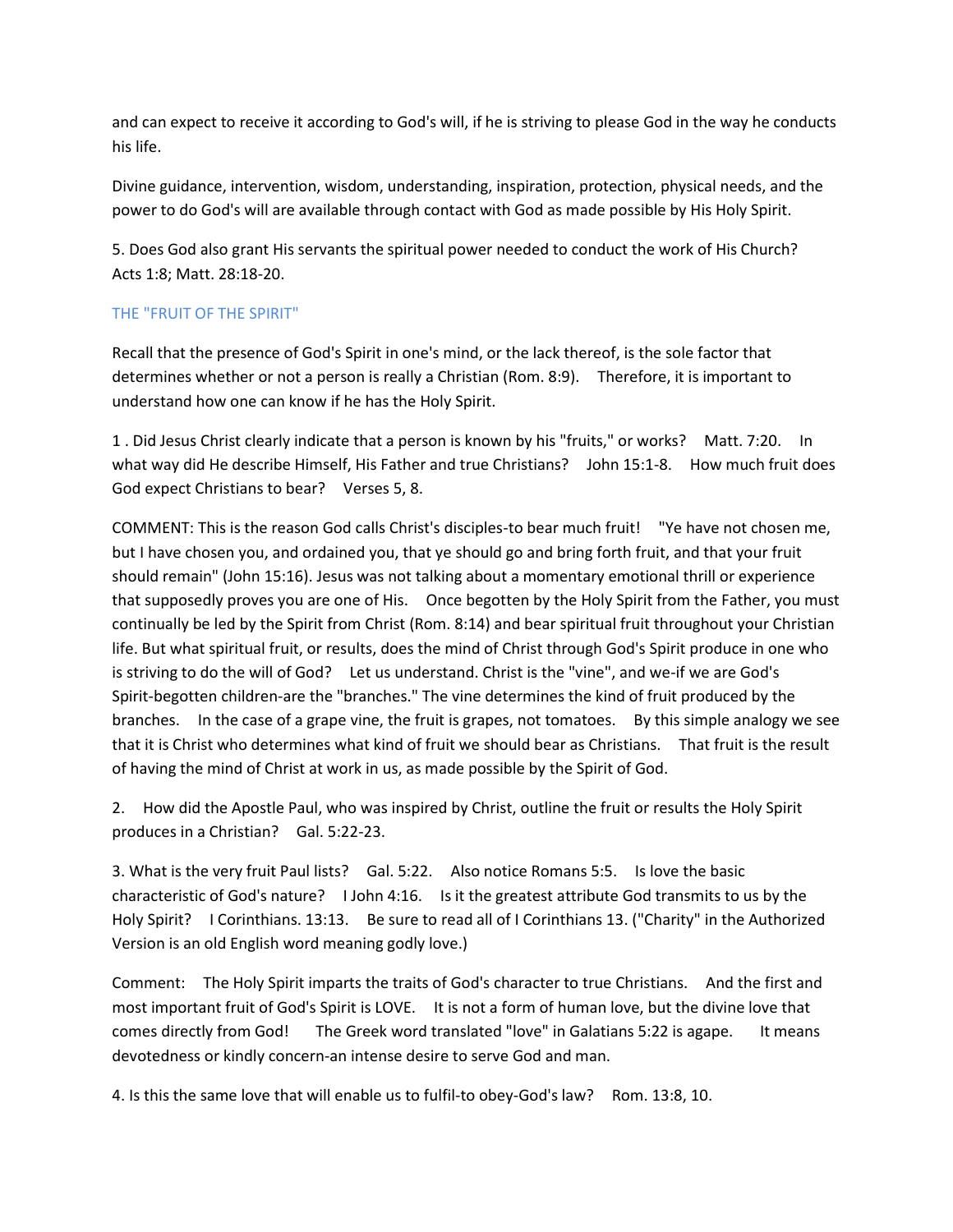Comment: Humans have had many conflicting ideas about how God's love should be expressed in a Christian's life. But God makes it very clear that His love is expressed by keeping the Ten Commandments! Keeping the first four commandments expresses love toward God, and keeping the last six commandments expresses love toward fellowman (see Matthew 22:37-40). John said: "By this we know that we love the children of God, when we love God, and keep his commandments. For this is the love of God, that we keep his commandments" (I John 5:2-3).Notice the two necessary elements: 1) love God, and 2) love the children of God-human beings. The kind of love imparted by God's Spirit works no ill to anybody! God's love is a deep concern and an intense desire to serve, help and encourage other people. When you receive the Holy Spirit, the love of God is the first fruit that will begin to show. You will begin to have a fervent desire to serve God and express a genuine concern for your neighbour.

Over a period of time-not all at once-you will begin to exhibit this wonderful fruit in your life as you use God's Holy Spirit.

The other fruits of the Spirit, mentioned by Paul in Galatians 5:22-23, amplify this basic characteristic of God's nature-the divine love given to those whom God begets with His Holy Spirit.

5. What is the second fruit Paul lists in Galatians 5:22? Is it God's will that we be filled with joy? Rom. 15:13.

Comment: Some people think of "joy" as the end result of some kind of self-gratification - a new car, a new home or a new baby. Physically speaking, when things go your way, the emotion you feel is joy. But joy received from personal gratification is only temporary. The car wears out, the ball game is soon over, the baby grows up, the stomach empties. None of these physical things-though perfectly all right to enjoy-can bring permanent, lasting joy.

6. Does the Bible give rich, deep meaning to this vital fruit of God's Spirit? Luke 15:7, 10.

Comment: What causes the angels to have joy? Is it something personal they receive? Is it adding to or gratifying themselves in some way? It is none of these. Their joy comes from seeing others receive something good for them. In this case, it is the knowledge that when a human repents, he has started on the road that leads to eternal life and Sonship in God's Kingdom. The angels delight in seeing human beings begin to learn to live the way that will result in the permanent blessings of being in God's Kingdom!

7. What kind of joy does Jesus Christ experience? Heb. 12:2.

Comment: Christ was willing to suffer in anticipation of the real joy He would experience afterward in seeing fellow heirs begotten and finally born into God's Kingdom. This was possible only through the sacrifice of His life. Christ and the righteous angels receive great joy from serving God and others! This kind of joy lasts for all eternity.

8. What is the third fruit that God's Spirit will manifest in a Christian's life? Gal. 5:22. Does peace of mind come from keeping the Ten Commandments? Ps. 11 9:165.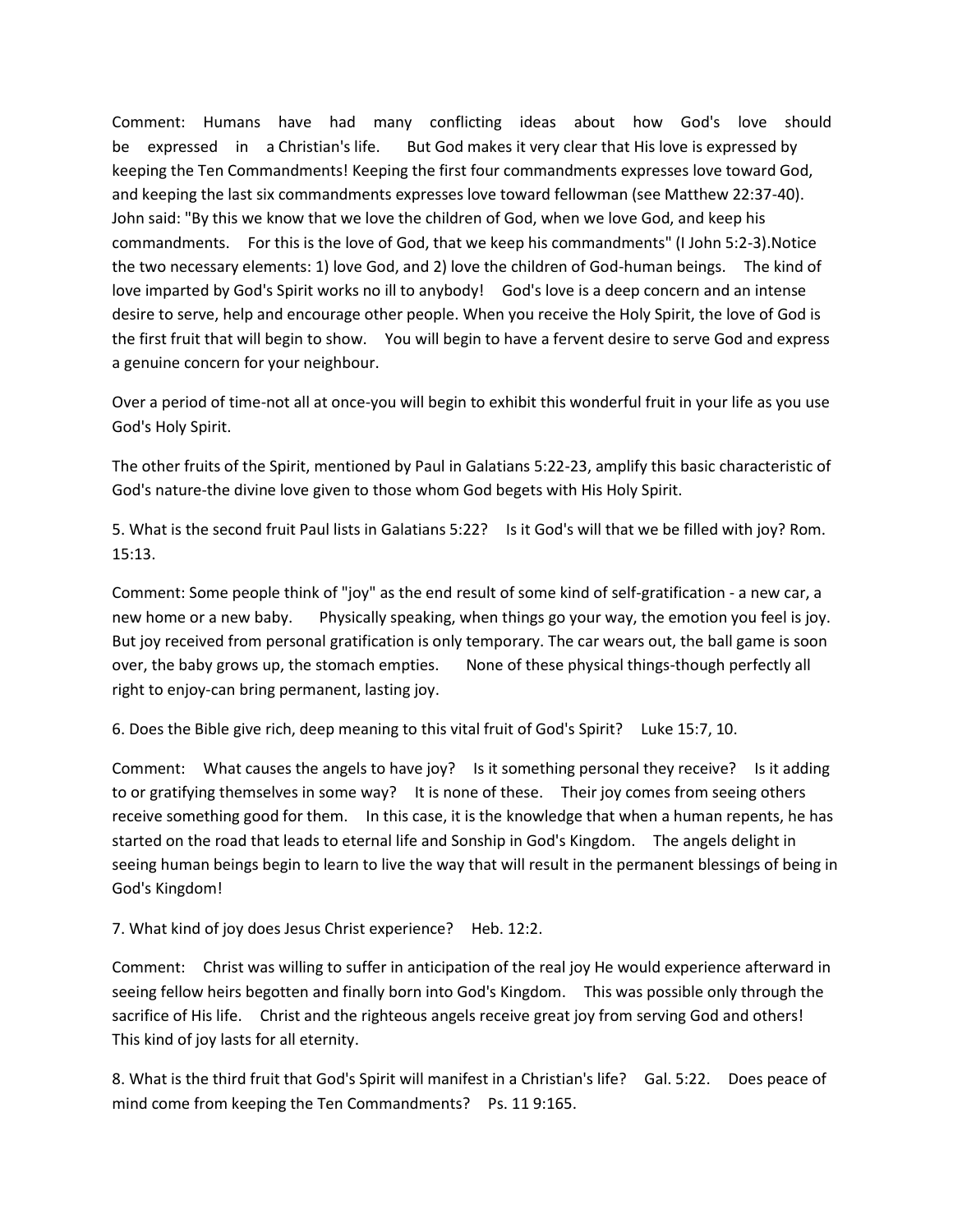Comment: Peace of mind is what everyone would like to have, but what so few really possess. Many vainly attempt to achieve peace of mind through escape into alcohol, drugs, bizarre activities, etc.

The person who obeys God's law truly has peace of mind and control over his emotions-even in trying circumstances. But no one who consistently breaks God's law can have real peace of mind. He will have fears and frustrations, as well as a guilty conscience.

The person who keeps God's law knows he is doing the right thing. His goals and purposes are stabilized. His life isn't fraught with frustrations, and he is not plagued by a guilty conscience. He is at peace with God, with himself and with his neighbour. He has "the peace of God, which passes all understanding" (Phil. 4:7).

9. What is the fourth fruit of the Holy Spirit? Gal. 5:22.

Comment: "Longsuffering" is an old English word for patience. It is also forbearance and clemency, which is the ability to have mercy. One who is short-tempered and easily upset with the faults and inadequacies of others is inviting real trouble for himself, as human relationships will inevitably suffer. And his health can suffer too!

Patience is that steadiness of mind by which you wait for that result to be achieved. One who is patient does not become frustrated because problems don't always have immediate solutions. The godly longsuffering (or patience) Paul is referring to can come only through the Holy Spirit.

10. Is gentleness also an important fruit or result of having the Holy Spirit? Gal. 5:22.

Comment: Gentleness means usefulness, willingness, graciousness and pleasantness. A gentleman attends to other people's needs; he is courteous. But gentleness is much more.

Notice Paul's statement to the Thessalonians: "But we were gentle among you, just as a nursing mother cherishes her own children" (I Thessalonians. 2:7, NKJ). The apostle used this analogy to describe how he and other ministers dealt with the members of God's Church. A mother must be firm and loving, kind and sure, able and compassionate - all at once!

Another good example of gentleness is a nurse, whose duty is to care for others. It takes a qualified, as well as a willing person, to be a good nurse. A gentle person is willing to take extra steps to look out for the needs of others.

11. Is goodness also one of the attributes of the Holy Spirit? Gal. 5:22.

Comment: Goodness describes a person possessing God-like qualities of virtue, uprightness and true character.

12. Is faith one of the vital fruits of the Spirit of God? Gal. 5:22. What is God's definition of faith? Heb. 11:1. Did the righteous men and women of old possess this kind of faith? Read all of Hebrew 11.

Comment: Faith is the "substance"-more accurately, the assurance or confidence-"of things hoped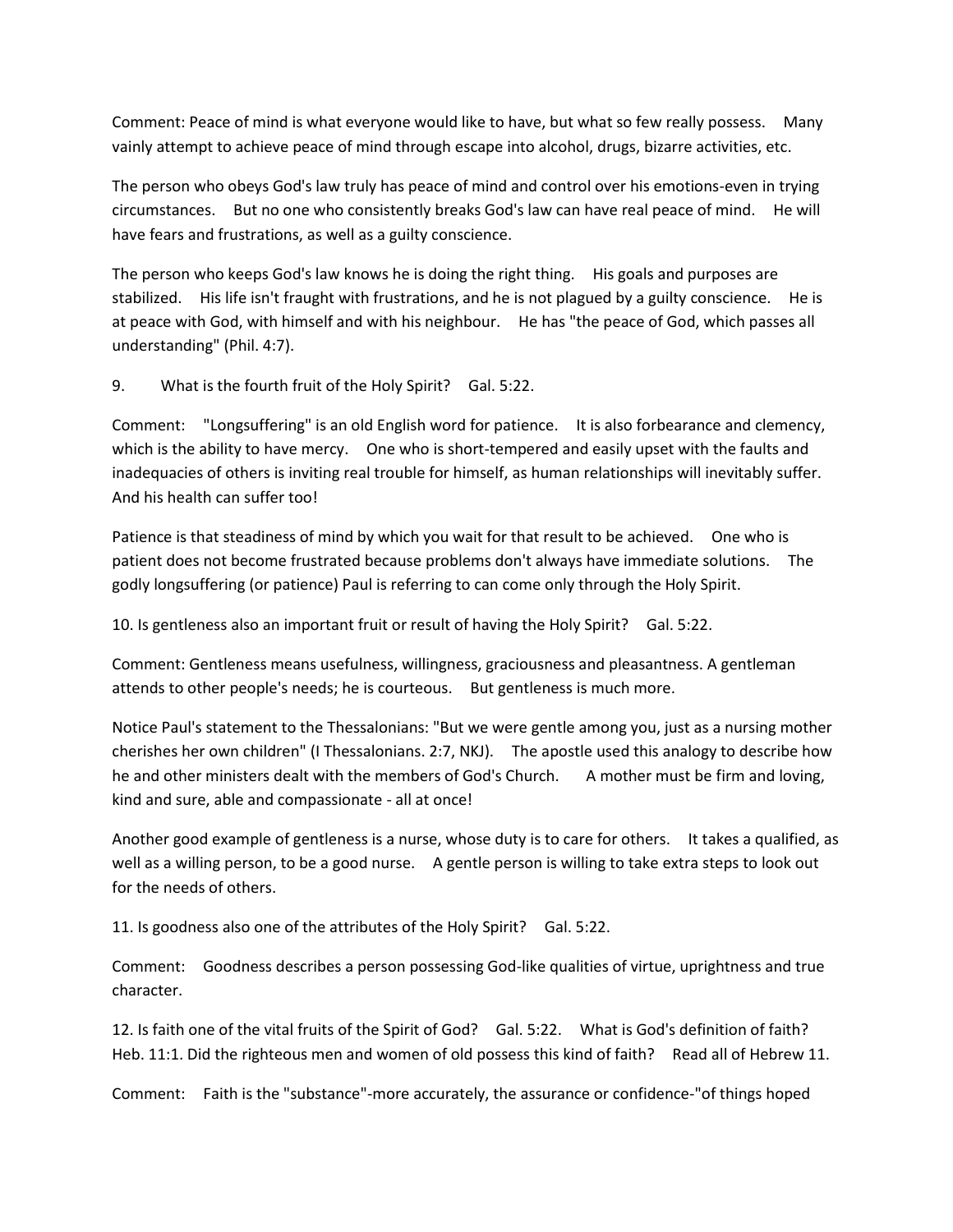for." Before you receive what you hope for, you already have it in substance, and that substance-that assurance or confidence that you shall possess it-is FAITH! Faith is your evidence that you shall have what you do not yet see. This faith is based on the sure promises of God, which are recorded in the Bible.

13. Is it possible to please God without real faith? Heb. 11:6. Must obedience to God accompany one's faith in order to make it alive and acceptable to God? Rom. 3:31. Also read James 2:14-26, noticing especially verses 17, 20 and 26.

Comment: As Hebrews 11:6 explains, faith toward God is our absolute recognition that He exists, and our realization that He blesses us according to His promises as long as we sincerely strive to serve and obey Him. This faith is given to us by God. You cannot cause yourself to have this kind of faith through autosuggestion or any other self-help technique.

14. Is the faith all Christians must possess, which comes as a gift from God (Eph. 2:8) through the Holy Spirit, in reality the faith of Jesus Christ? Rev. 14:12.

Comment: In Revelation 14:12 is a description of the true Church of God. Those in God's Church have the faith of Jesus. It is not just their faith in Him, but His faith placed in them and acting in them!

15. Did Paul plainly state that Christ lived in him? Gal. 2:20. How did Christ live in him? Phil. 2:5; Rom. 8:9-10. Did Paul live by the very faith of Christ? Notice Galatians 2:20 once again.

COMMENT: Jesus Christ dwelt in Paul through the Holy Spirit. And the Spirit of God from Christ implanted in Paul's mind the faith of Christ-the same faith that can be in your mind! That faith-the very faith of Jesus Christ- will enable you to live God's way of life, as did the Apostle Paul and all the righteous men and women of God. If we were able, of ourselves, to supply the faith to obey God, our obedience would be self righteousness, which to God is but "filthy rage" (Isaiah 64:6). Our righteousness must be through the faith of Christ. Yes, Christ's faith, not our own! (Much more about this godly faith will be covered in the next lesson.)

16. Will meekness also be one of the traits of a Spirit-led individual? Gal. 5:23. Who set an outstanding example in this regard? Num. 12:3.

Comment: This kind of meekness is not synonymous with weakness. After his conversion, Moses became so dedicated to God and filled with the Holy Spirit, he was considered to be the meekest man on earth. He did not seek to exalt himself, but was lowly and humble in attitude (a required trait of a servant of God- see 2Timothy 2:24-25.

But Moses was not weak or timid. When God was about to disinherit and destroy the children of Israel because of their many rebellions, Moses-in spite of false personal accusations against him-boldly entreated God to save them (Num. 14:11-20).

17.What is the last fruit of the Holy Spirit mentioned by Paul? Gal. 5:23.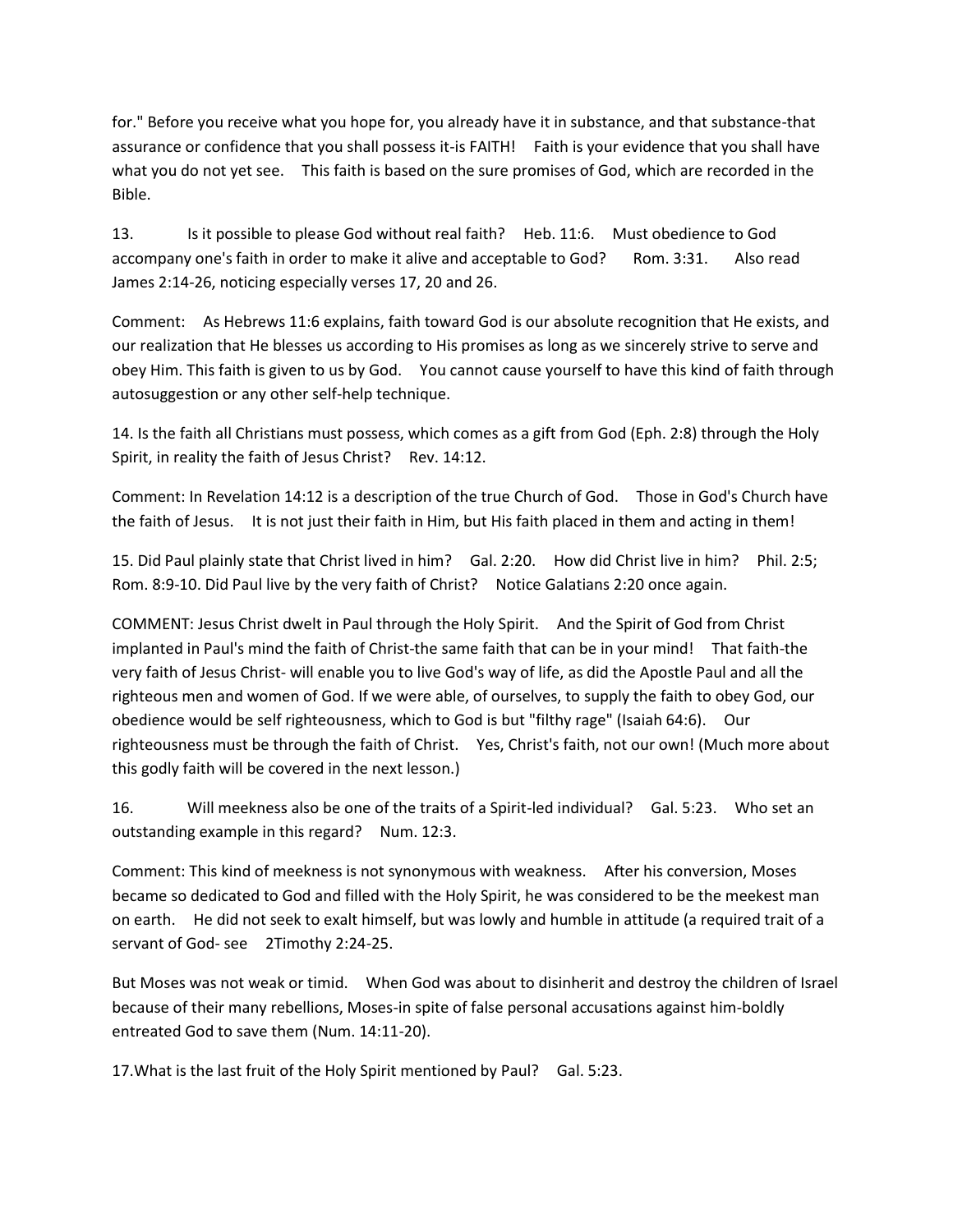Comment: Temperance does not mean abstinence! Temperance means self-control, self-government, moderation-particularly in reference to sensual appetites. The proverbs of Solomon are full of exhortation about temperance-a vital attribute of God's Spirit. 18. When one receives the Holy Spirit, will these precious fruits suddenly appear overnight almost all at once? 2Pet. 3:18. Fruit does not appear overnight on a tree. It takes time, water, the nutrients in the soil and sunlight to grow. Likewise, it takes time to grow spiritually and manifest the "fruit of the Spirit" in one's life once a person has received the Holy Spirit.

### SPIRIT MUST BE USED AND RENEWED

One is spiritually minded to the degree that the fruits of God's Spirit are produced in his daily life. But merely having the Spirit as a begettal will not make you spiritually minded unless you draw on and USE the Holy Spirit every day. Let's notice how the example of the Church of God at Corinth in Paul's day bears this out.

1 . Were the members of the Corinthian Church begotten by the Holy Spirit? I Corinthians. 3:16. Yet were many of them not really showing the fruit of God's Spirit? Verses 1-3.

Comment: There was strife and arguing, debating, contentions and divisions among the Corinthian brethren. These are some of the "works of the flesh" mentioned in Galatians 5:19-21. We need to understand why the Christians at Corinth were manifesting these un-spiritual characteristics.

2. Must the Holy Spirit be put to use? 2 Tim. 1:6-7.

Comment: Even though the members of God's Church at Corinth had the Spirit of God, they seemed to have forgotten the fact that God's Spirit must be used and drawn upon to produce its fruit. They were producing works of the flesh-"doing what comes naturally"-simply because they were not "stirring up" the Spirit of Christ and drawing on it to produce the results of the mind of Christ! (Phil. 2:5;1:11).Another obvious reason some were acting "carnal" was because they also lacked a supply of the Spirit of Christ. Notice how the following scriptures bear this out.

3. Does one receive all at once enough of the Spirit of Christ to last as long as he lives, or must the supply be replenished daily? Phil. 1:19; 2 Corinthians. 4:16 . Also notice Jesus' profound analogy in John 7:37-39.

Comment: The Spirit of God, which is administered by Christ, is active-DYNAMIC! It is a moving force that can't be bottled up within you. Jesus compared it to "living water" that comes into you, and then flows out from you in obedience to God. It circulates like electricity in a complete circuit-from God, into you, then out from you manifesting the "fruit of the Spirit', and then back to God. Since the Spirit must flow into and out from us, then obviously it must be continually supplied. Therefore, the supply of the Holy Spirit must be renewed in us daily by asking God for it in believing prayer (Luke 11:13).To put it in the vernacular, our "spiritual battery" must be continually "charged up." We must daily "plug in" to the Power source. That source of the Holy Spirit is GOD!

#### WHY HOLY SPIRIT WITHHELD FROM MANKIND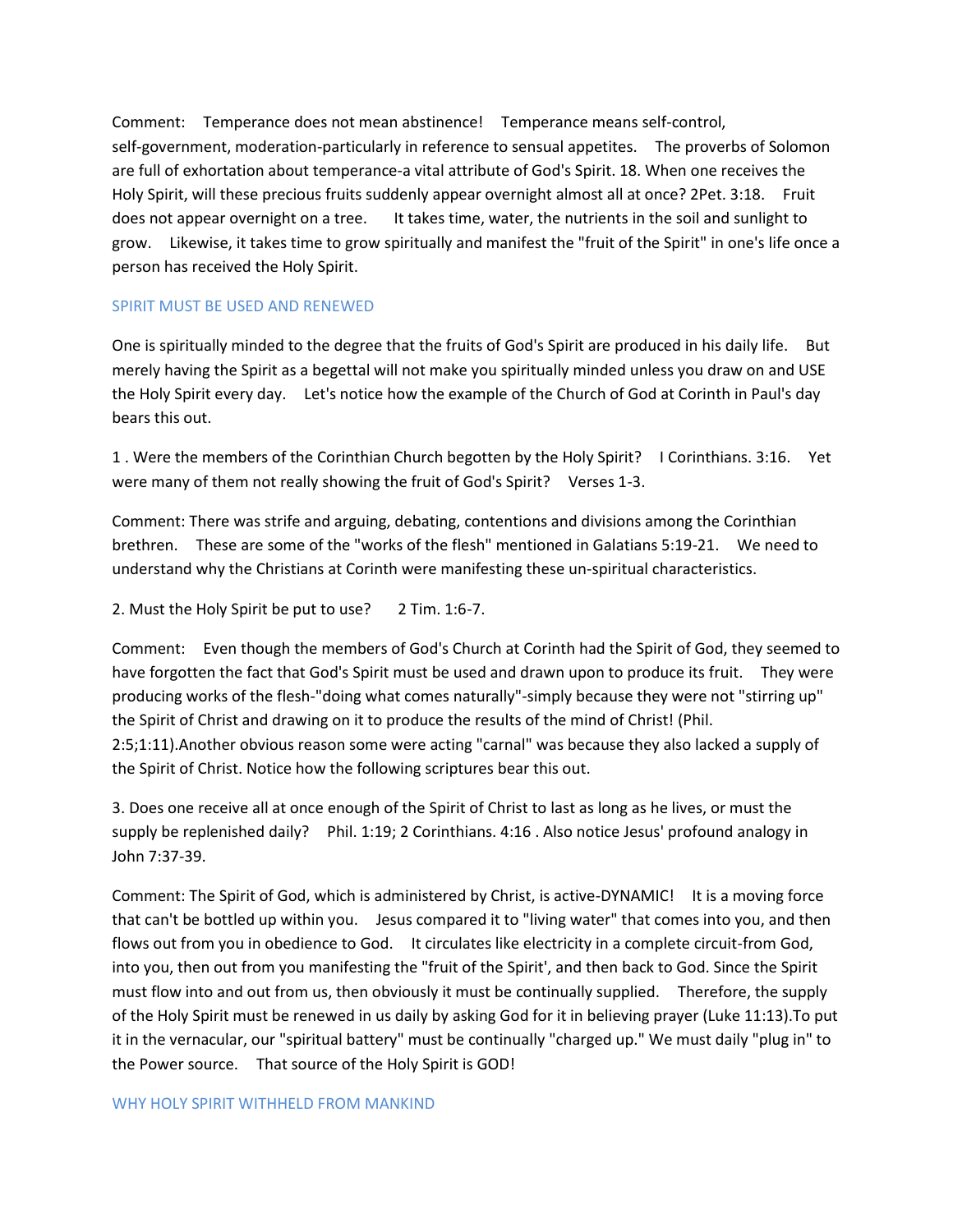1 . Did God offer the first human beings an opportunity to receive His Holy Spirit? Gen. 2:8-9, 16-17.

Comment: God made available to Adam and Eve eternal life, symbolically represented by the fruit of the "tree of life " Since eternal life can come only from God's Spirit, the tree of life also represented the Holy Spirit.

2. But from which tree did they choose to eat? Gen. 3:1-6.

Comment: Though their Creator warned them of the dire consequences of eating fruit from the "tree of the knowledge of good and evil," Eve was persuaded by the devil's clever arguments to eat of the fruit that would lead to death! Adam also ate the forbidden fruit.

3. What was their punishment for disobeying God? Gen. 3:16-19. Were they denied further access to the tree of life and therefore God's Spirit? Verses 22-24.

Comment: God intended from the beginning to offer the Holy Spirit to humans. It was only after Adam and Eve disobeyed a specific command from their Creator that the Holy Spirit was denied. Then, as now, God gives His Spirit only to those who obey Him (Acts 5:32).

4. Did our first parents' disobedience to God set a pattern for the entire human race? Rom. 5:12.

Comment: Had Adam and Eve eaten of the tree in the Garden of Eden that represented God's Holy Spirit-the "tree of [eternal] life"- they would have been begotten by God, and ultimately received eternal life, if they had continued to obey God. But Adam and Eve had to desire the Spirit of God and obey God in order to receive His Spirit-exactly as those God calls today must do. Instead, they listened to Satan and pursued the way that leads to death (Gen. 2:17).From the very moment mortal man disobeyed God, he was cut off from access to the Spirit of God and the gift of eternal life. Ever since then, God has permitted man to go his own way, setting apart 6,000 years during which He has allowed mankind to learn the painful results of following the dictates of the carnal mind as influenced by Satan. And mankind has continued choosing the way of disobedience to God (Rom. 3:23), which has resulted in untold suffering and death! An atonement, therefore, had to be made for mankind. It would be the sacrifice of Jesus Christ approximately 4,000 years later. Until then, the Holy Spirit would not be given to mankind. But there were a few exceptions during the Old Testament era.

5. Did the patriarchs and prophets of antiquity have access to the Holy Spirit? I Pet. 1:1 0-11.

Comment: Notice that "the Spirit of Christ ... was in them." Apparently none were called to spiritual salvation except those called by God to perform a special mission in service to God. From Adam to Noah, a period of about 1,900 years, we have the record of Abel, Enoch and Noah. From Noah to the calling of Israel out of Egypt there were Abraham, Lot, Isaac, Jacob, Joseph, Moses and a few others. These few, who were specially called by God, were given the Holy Spirit and will be born into God's Kingdom, as we are clearly told in Hebrews 11.

6. Did Caleb also have the Holy Spirit? Num. 14:24. What about Joshua? Num. 27:18; Deut. 34:9.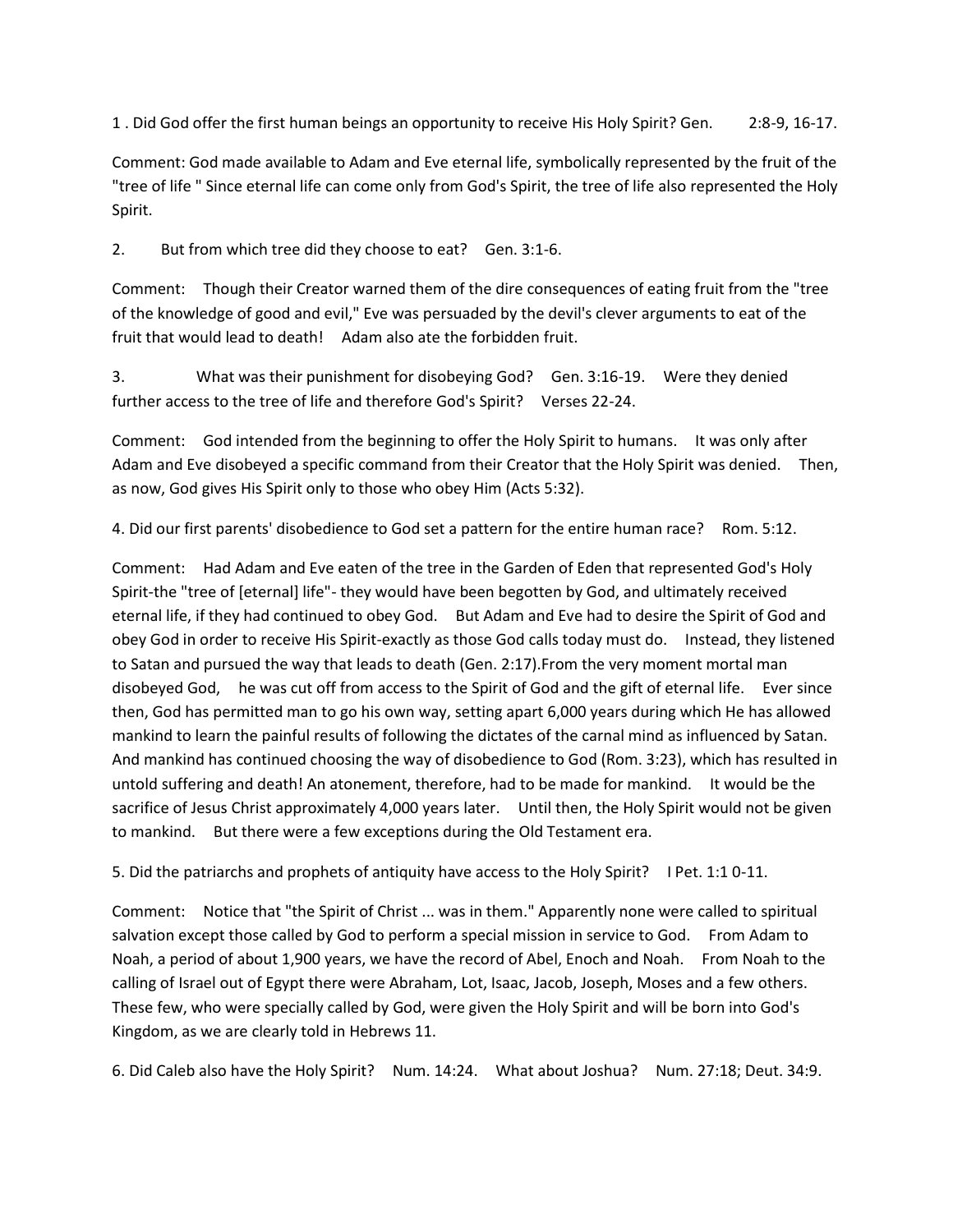7. Did King David also have God's Spirit? I Sam. 16:13, (Remember that the "LORD" was Christ). What did David say that further proves he indeed did have the Holy Spirit dwelling in him? Ps. 51:11.

Comment: Jesus Christ before His human birth, was the member of the God Family who administered the Holy Spirit to all the faithful men and women of old. He sent the Spirit to be in them to impart God's faith and power. Notice: "And all these, though well attested by their faith, did not [yet] receive what was promised [God's Kingdom], since God had foreseen something better for us, that apart from us they should not be made perfect" (Heb. 1 1:39-40, RSV). Perhaps the understanding of how one is begotten and later born into God's Kingdom was not fully revealed to the patriarchs and prophets as it is to us today. However, they knew that through Christ who would come in the human flesh to give His life as a ransom for many, they too, would inherit eternal life.

8. Did Jesus promise His disciples that the Holy Spirit would dwell in them after His death and resurrection? John 14:16-17.

9. Since Christ's First Coming, is the way of salvation and receipt of the Holy Spirit open to all who are called by God? John 6:44, 65; Acts 2:38-39.

Comment: Today, all who are called by God can have His Holy Spirit as a very part of their being, enabling them to overcome and grow spiritually toward the Kingdom of God. 10. Will the knowledge of God and the opportunity to receive the Holy Spirit and eternal life ultimately be made available to everyone after Christ returns and establishes the rule of God over the earth? Isaiah. 11:9; Joel 2:28-29.

# SPIRIT GIVEN ON PENTECOST

1. What did Jesus promise His disciples regarding the receipt of power from heaven? Luke 24:49. Where did He tell them to wait for this power? Same verse and Acts 1:4-5, 8.

2. What miraculous display of power did the Holy Spirit cause in Jerusalem? Acts 2:1-12.

Comment: The Spirit of God was manifested as the sound of a mighty rushing wind and as divided-equally distributed-tongues like fire. It filled the disciples, speaking through them in such a way that, although they came from many nations, every man there heard them in his own language! (The miracle was in the hearing as well as in the speaking - verses 6, 8).

3. What was the name of the day on which this great display of the Holy Spirit's power occurred? Acts  $2:1.$ 

Comment: The word Pentecost is a Greek word meaning "fiftieth [day]." The Holy Spirit came on the day of Pentecost (a Sunday), 50 days after Jesus' resurrection. The sudden, spectacular and awe-inspiring exhibit of divine power working within Christ's disciples on that day of Pentecost heralded the beginning of the time when those God would call to be members of His Church could receive the Holy Spirit. It marked the beginning of the crowning act of God's supreme creative work in mankind-the development of God's perfect, holy and righteous character.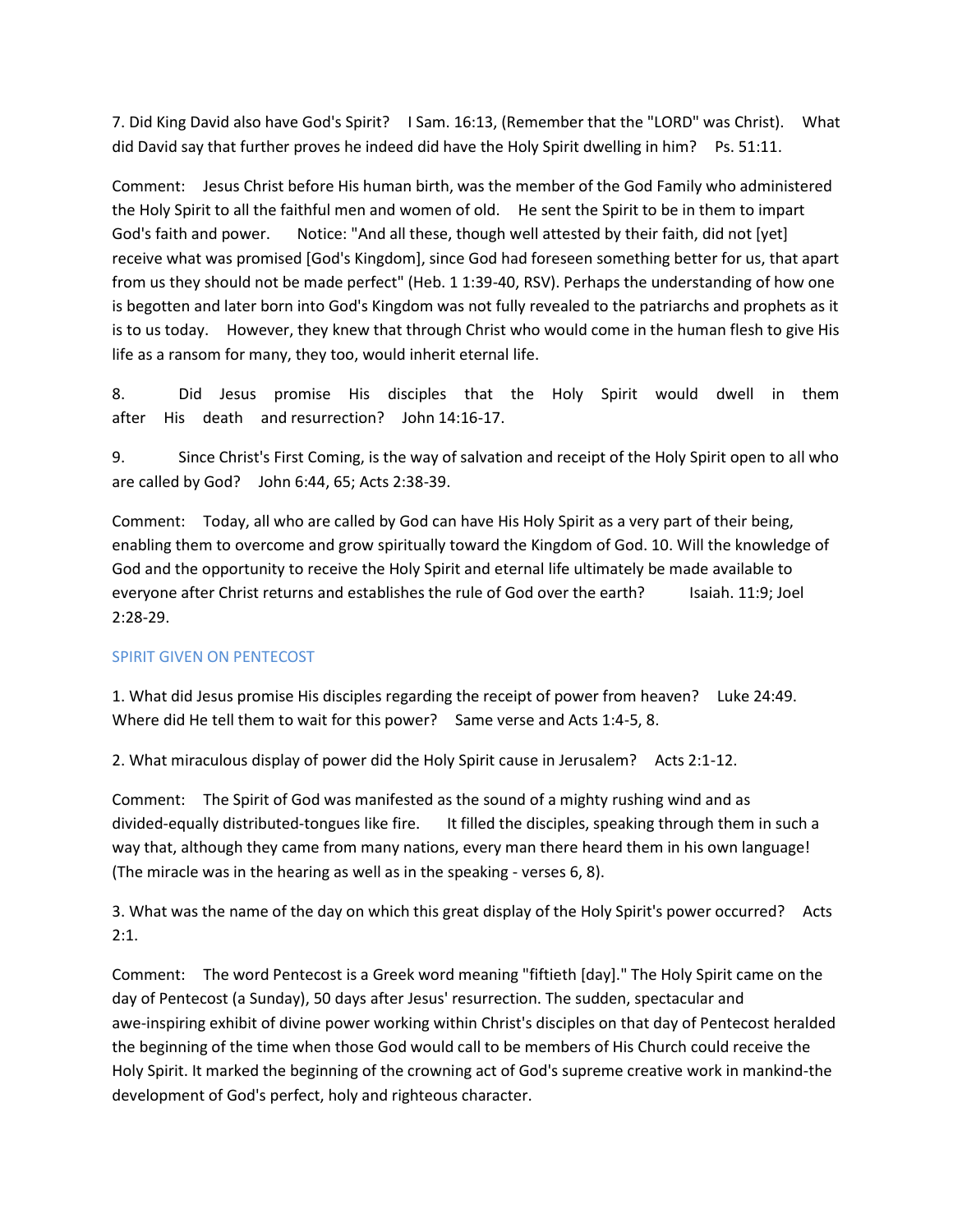It was a forerunner of the era foretold by God long ago when He said to the ancient nation of Israel (and through it to the whole world): "The days come ... that I will make a new covenant with the house of Israel, and with the house of Judah .... I will put my law in their inward parts, and write it in their hearts' (Jeremiah. 31:31, 33). This mighty manifestation of the Spirit marked the coming of the power of God would use to engrave His law within the hearts of those whom He would call and who would surrender themselves to Him. That is why God made this such a spectacular and momentous event on that first day in the history of the New Testament Church.

#### HOW TO RECEIVE THE HOLY SPIRIT

1 . Is the Holy Spirit a gift from God? Acts 10:45; 2 Tim. 1:6.

2. How readily did Jesus say God will give us His Holy Spirit if we ask for it? Luke 11:10-13. But how do we know God will hear us when we ask Him in prayer? I John 3:22.

3. Are repentance, belief and baptism initial steps in our obedience to God, after which He is bound to keep His promise to give us His Holy Spirit? Mark 1:14-15; Acts 2:38; 5:32.

Comment: Notice the stress placed upon obedience, upon submission to the will of God-to the law of God. God will give His Holy Spirit only to those who have demonstrated both by attitude and actions-that they have truly repented and want to obey Him. Jesus said, "Not my will, but thine, be done" (Luke 22:42). God wants to see a submissive, obedient attitude in us before He give us His Spirit. If we surrender unconditionally to God, He will give us His Spirit! The subjects of repentance and baptism were covered thoroughly in Lesson 9 and 10. Suffice it to say, by way of review, that repentance means to turn around and go the other way-to forsake all of your ways that have been contrary to God's law, and turn to God's way, that is the way of obedience to His law. To "believe the gospel" means to believe the message Jesus proclaimed-the good news of the coming Kingdom of God on earth, which includes belief on the acceptance of Him as personal Saviour. God makes it very plain that no one who continues to practice sin as a way of life will never be born into His universe-ruling Family (Gal. 5:19-21). All who desire to become born-again members of God's Family and co- rulers with Jesus Christ in the Kingdom of God must stop sinning now-stop breaking His law! All must REPENT of rebellion against God and begin to OBEY Him. They must submit to His authority over their lives by keeping His commandments! After belief and sincere, heartfelt repentance, the next step toward becoming a Christian is water baptism. Baptism is an outward symbol of our repentance of our old sinful, disobedient life-of our complete departure from our old sinful way of living-and of our willingness to obey God in every way. Once you have taken these steps, then you are unconditionally promised the Holy Spirit after prayer and the laying on of hands. God has bound Himself to perform His part if you first perform yours. God says: "You shall receive the gift of the Holy Spirit ' " It is an absolute promise of God to those He has called! You can ask God thereafter to direct and empower you, through His Holy Spirit, to lead a new life in conformity with His revealed Word-the Holy Bible.

#### THE SPIRIT AND GOD'S CHURCH

1. Once we have truly repented, been baptized and have been begotten by God's Holy Spirit, do we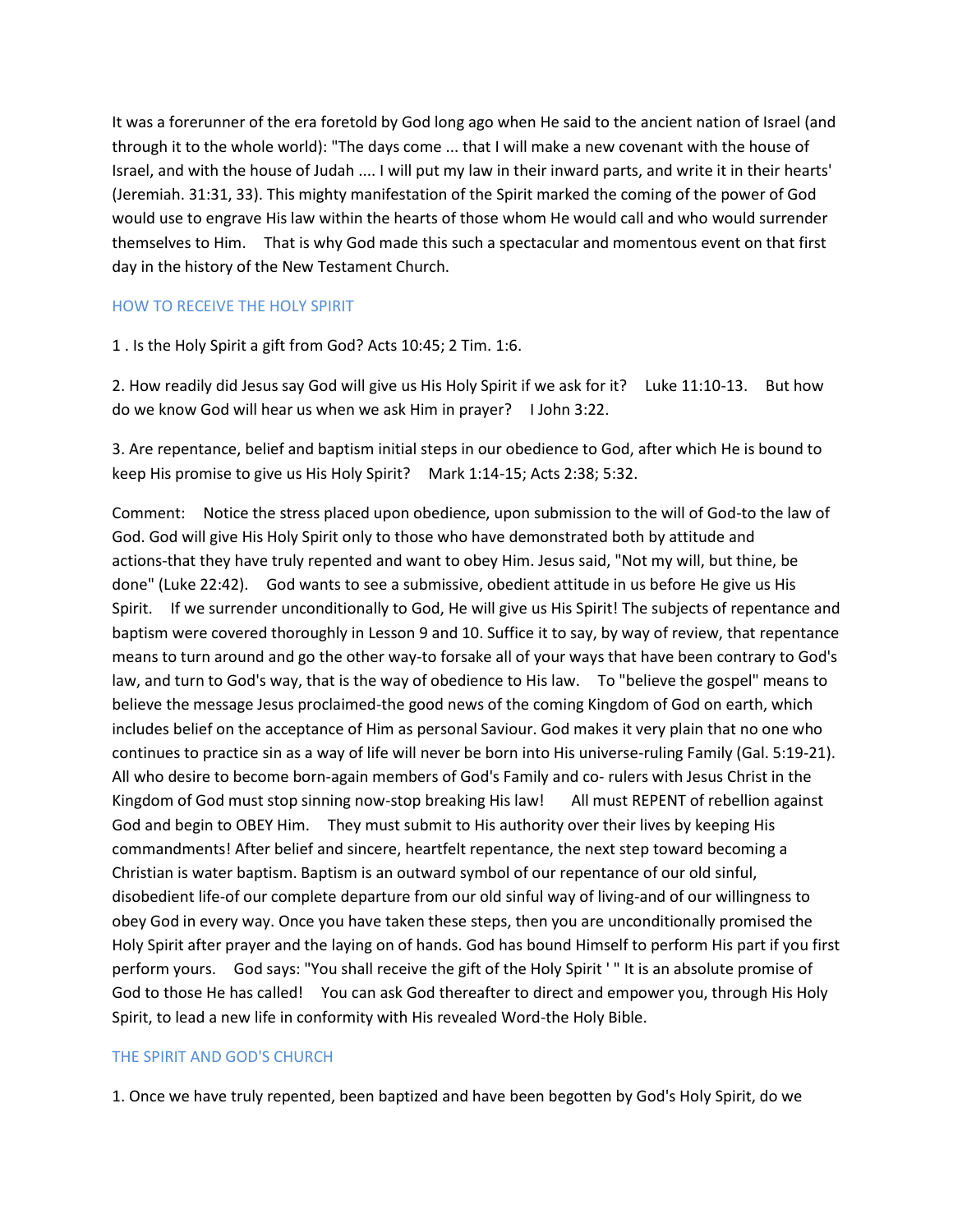automatically become part of a "body"? I Corinthians. 12:13. What body is Paul talking about? Verse 27; Eph. 1:22-23; Col. 1: 18.

Comment: In I Corinthians 12, the Apostle Paul has drawn an analogy between the human body and God's Church. As we discovered in Lesson 10, in verse 13 he is speaking about being baptized-put into-the spiritual "body" of Christ, or Church of God, by God's Spirit. Therefore, "joining" a group that calls itself a church-having one's name on the membership roll of some group- does not make one a member of the Church Jesus founded. We cannot become a part of the body of Christ by simply deciding to attend church services. What determines whether or not a person is a member of the true Church of God is the begetting of the Holy Spirit. Those who have not received God's Spirit are simply not a part of the true body of Christ-they are not real Christians! (Rom. 8:9). And God promises to give His Spirit only to those who truly repent of sin and are baptized (Acts 2:38; 5:32). But after we are baptized and begotten by God's Spirit-what then?

2. What did Christ commission His ministers to do for those He has put in His Church? Matthew. 28:19-20; John 21:15-17; 1 Pet. 5:1-3. (Notice the last three words of each of the three verses in John 21 cited above.) For what purpose are God's ministers to "feed" Christ's "sheep"? Eph. 4:11-15.

Comment: God has set His called and chosen ministers in His Church to "feed the flock" so they may grow spiritually "For the perfecting of the saints, for the work of the ministry, for the edifying of the body of Christ [the Church of God]: Till we all come in the unity of the faith, and of the knowledge of the Son of God, unto a perfect [fully mature, full grown] man or woman, unto the measure of the stature of the fullness of Christ" (Ephesians. 4:12-13). As mentioned in Lesson 8, it is the human father who begets children. He does not "bring forth"; the mother does that, later. After the father's part, which initiates the process, there is always a span of time prior to birth. So just as a human mother feeds her begotten child within her womb, God's children are nourished with spiritual food within His Church. Spiritually, God's Church is the "mother" (Galatians. 4:26) of all who have been begotten by His Holy Spirit. Christ has given His ministers the responsibility to instruct, teach and counsel the members of the Church (Hebrews. 13:17). And as the human mother carries her unborn baby in that part of her body where she can protect it from physical harm, God's Church also protects the begotten children of God from spiritual harm, such as the false doctrines of false ministers. Through this "feeding" process, in addition to personal Bible study and prayer, each Christian receives the spiritual nourishment necessary to grow spiritually until he or she is ready to be born at Christ's Second Coming as a member in the joyous, universe-ruling Family of God!

### FINDING THE TRUE CHURCH

We have just seen that the true Church of God is that body of believers who have the Holy Spirit. Therefore, this Church is a spiritual organism. And Jesus Christ is its Head. The true Church understands God's plan of salvation, and is fulfilling Christ's commission to preach the true Gospel as a witness to all nations. And as we also learned, the Church is nurturing the Spirit-begotten children of God whom He has put into it. Knowing this, it becomes very important that you locate the true body of Christ. But how does one go about finding God's Church and His ministers? Just where is the Church